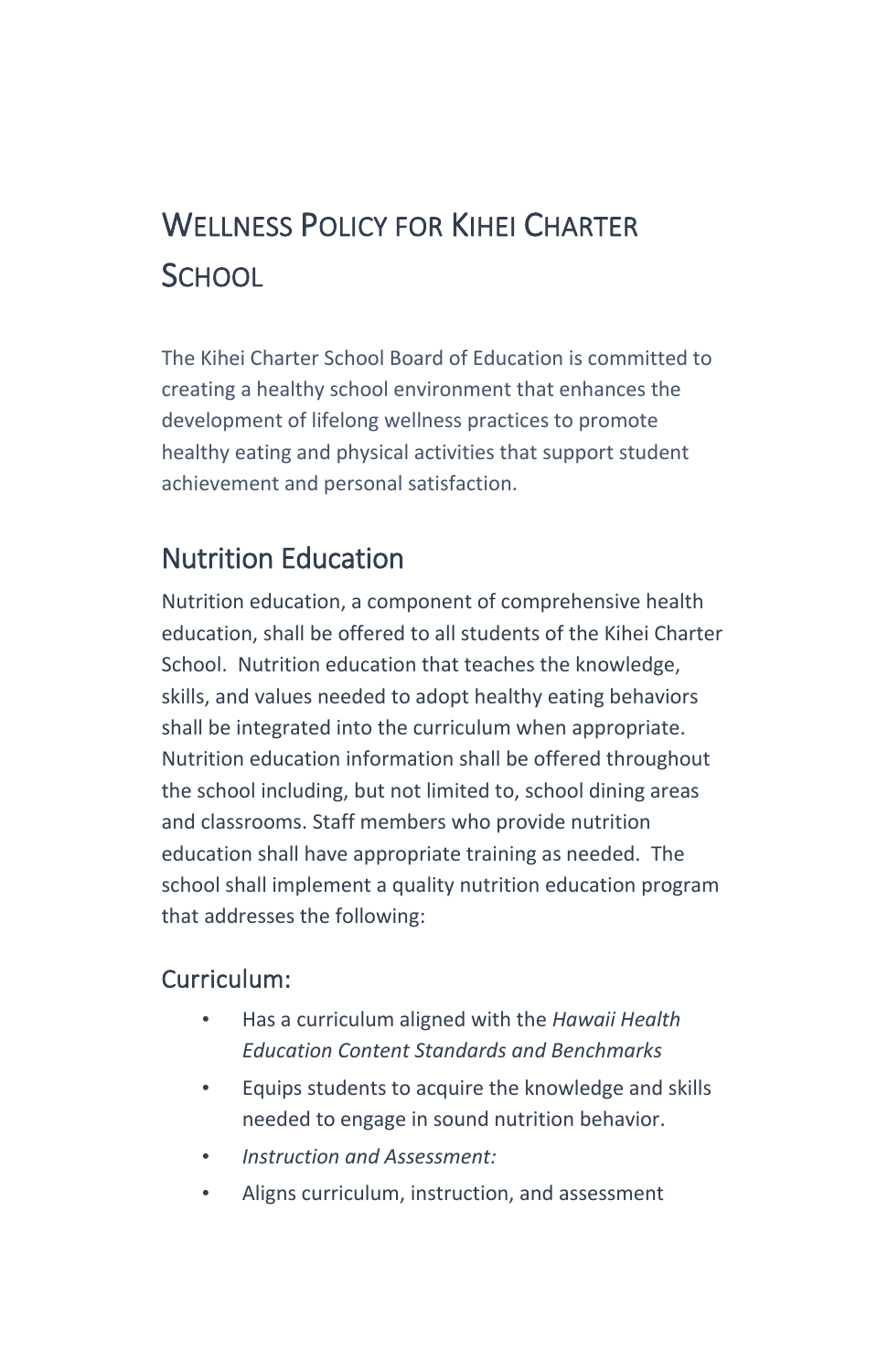- Builds students' confidence and competence in making healthy nutrition choices
- Engages students in learning that prepares them to choose a healthy diet
- Includes students of all abilities
- Is taught by "highly qualified" teachers of health education<sup>"</sup>

### Opportunity to Learn:

- Includes students of all abilities
- Provides instructional time to build students' confidence and competence in health-enhancing skills.

Nutrition education should also be made available to parents/guardians and the community. This nutrition education may be provided in the form of handouts, wall or bulletin board posters or banners, postings on the school's website, community and student oriented presentations or other communications focused on promoting proper nutrition and healthy lifestyles.

# Nutrition Standards

The school ensures that reimbursable school meals meet the program requirements and nutrition standards found in federal regulations. The school encourages students to make nutritious food choices. The school monitors all food and beverages sold or served to students, including those available outside the federally regulated child nutrition program. The district considers nutrient density and portion size before permitting food and beverages to be sold or served to students. The school's administration continually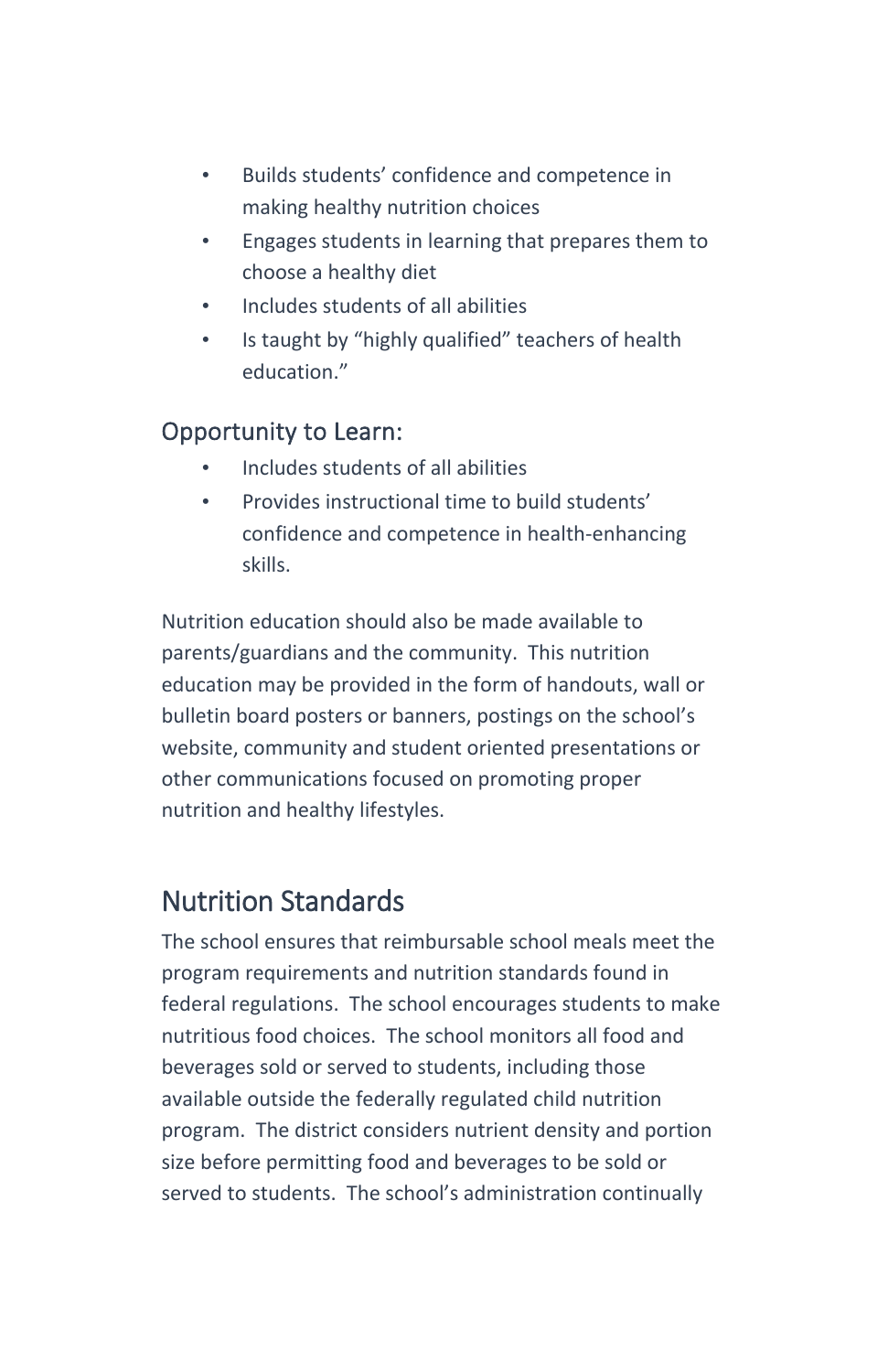evaluates vending policies and contracts. Vending contracts that do not meet the intent and purpose of this policy shall be modified accordingly or not renewed.

The school offers meal programs with menus meeting the meal patterns and nutrition standards established by the United States Department of Agriculture (USDA). The school encourages students to make food choices based on the most current Dietary Guidelines for Americans. Food and beverages that compete with the school's policy of promoting a healthy school environment are discouraged.

Each Academy program in the school offers and promotes the following food and beverages in all venues outside federally regulated child nutrition programs:

- Whole and enriched grain products that are high in fiber, low in added fats and sugars, and served in appropriate portion sizes consistent with the current USDA standards
- Fresh, frozen, canned or dried fruits and vegetables using healthy food preparation techniques, and 100 percent fruit or vegetable juice in 12-ounce servings or less. A priority on serving fresh fruit and vegetables will always be given
- Nuts, nut butters, seeds, trail mix, and/or soybean snacks in one-ounce portions or less; portions of three ounces or less of cooked lean meat, poultry, or fish using healthy food preparation techniques
- Accompaniments (sauces, dressings, and dips), if offered, in one-ounce servings or less.

The school monitors food service distributors and snack vendors to ensure that they provide predominantly healthy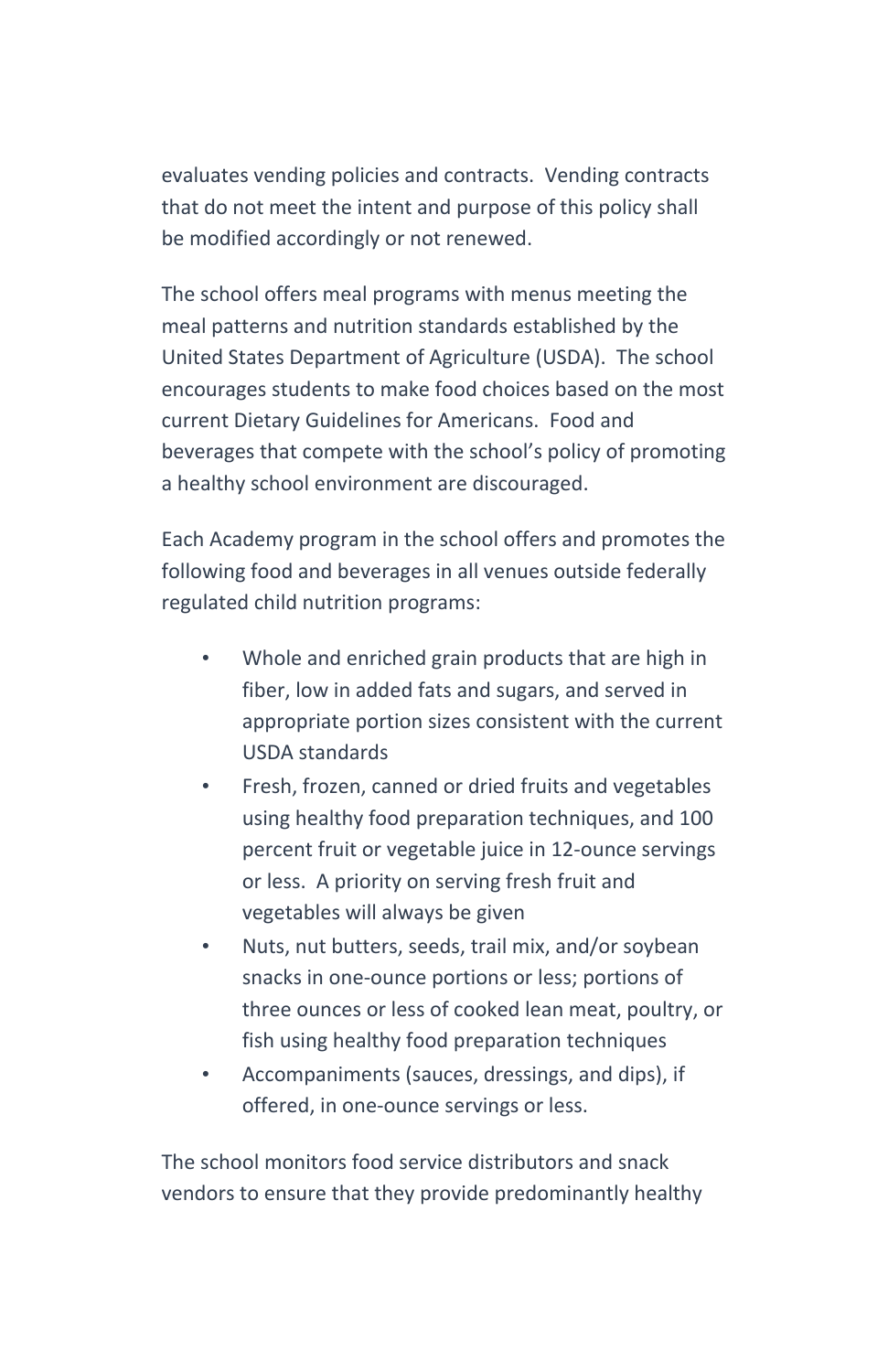food and beverage choices that comply with this policy's purpose in all academies. **The school discourages using food as a reward.**

The school encourages serving healthy food at school parties. Notices shall be sent to parents/guardians either separately or as part of a school newsletter, reminding them of the necessity of providing healthy treats for students and/or encouraging the use of non-food treats for classroom birthday or award celebrations.

The school shall encourage healthy fundraisers as alternatives to fundraising that involve selling food items of limited nutritional value, such as candy, cupcakes, or sugary beverages. Example: Sales of candy items (candy bars, sugar coated chocolate snacks, or the like) as a school or gradelevel fundraising project should be replaced with non-food items such as candles, wrapping paper, greeting cards, etc.

# Physical Education and Physical Activity **Opportunities**

The school offers physical education opportunities that include the components of a quality physical education program. Physical education equips students with the knowledge, skills, and values necessary for lifelong physical activity. Physical education instruction is aligned with the Hawaii Physical Education Content Standards and Benchmarks. All students, K-12, have the opportunity to participate in regular physical activities, either organized or unstructured, intended to maintain physical fitness and to understand the short- and long-term benefits of a physically active and healthy lifestyle. Developmentally appropriate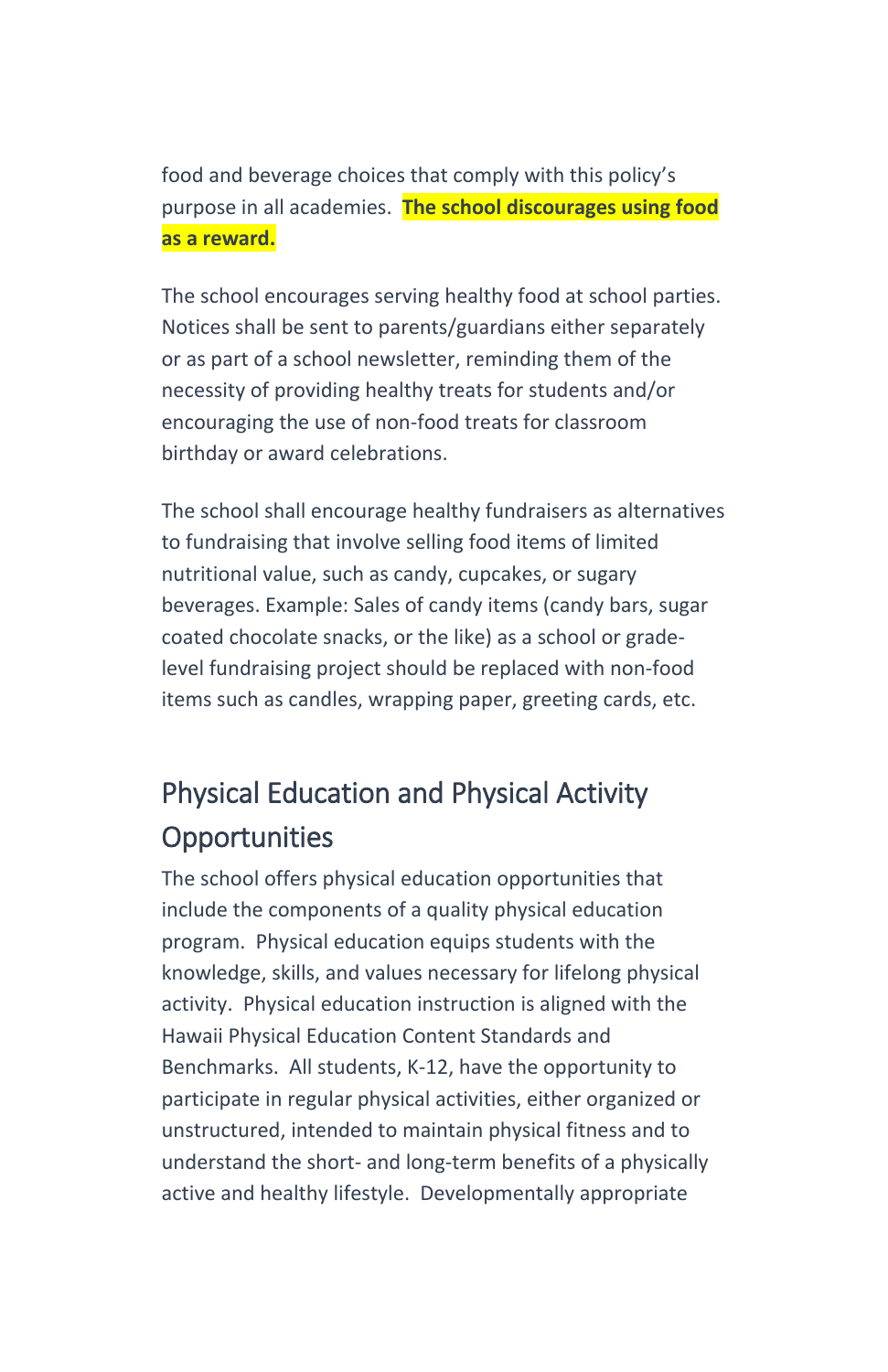physical education is offered every year to all students of the school. In addition, physical education topics are integrated into the entire curriculum when appropriate. The school implements a quality physical education program that addresses the following:

#### **Curriculum:**

- Has a curriculum aligned with the *Hawaii Physical Education Content Standards and Benchmarks*
- Equips students with the knowledge, skills, and attitudes necessary for lifelong physical activity
- Influences personal and social skill development.

#### **Instruction and Assessment:**

- Aligns curriculum, instruction, and assessment
- Builds students' confidence and competence in physical abilities
- Engages students in curriculum choices that prepare them for a wide variety of lifetime activities
- Includes students of all abilities
- Is taught by a certified physical education teacher trained in best practice physical education methods
- Keeps all students involved in purposeful activity for a majority of the class period.

#### **Opportunity to Learn:**

- Builds students' confidence and competence in physical abilities
- Has a teacher-to-student ratio consistent with those of other subject areas and/or classrooms
- Includes students of all abilities.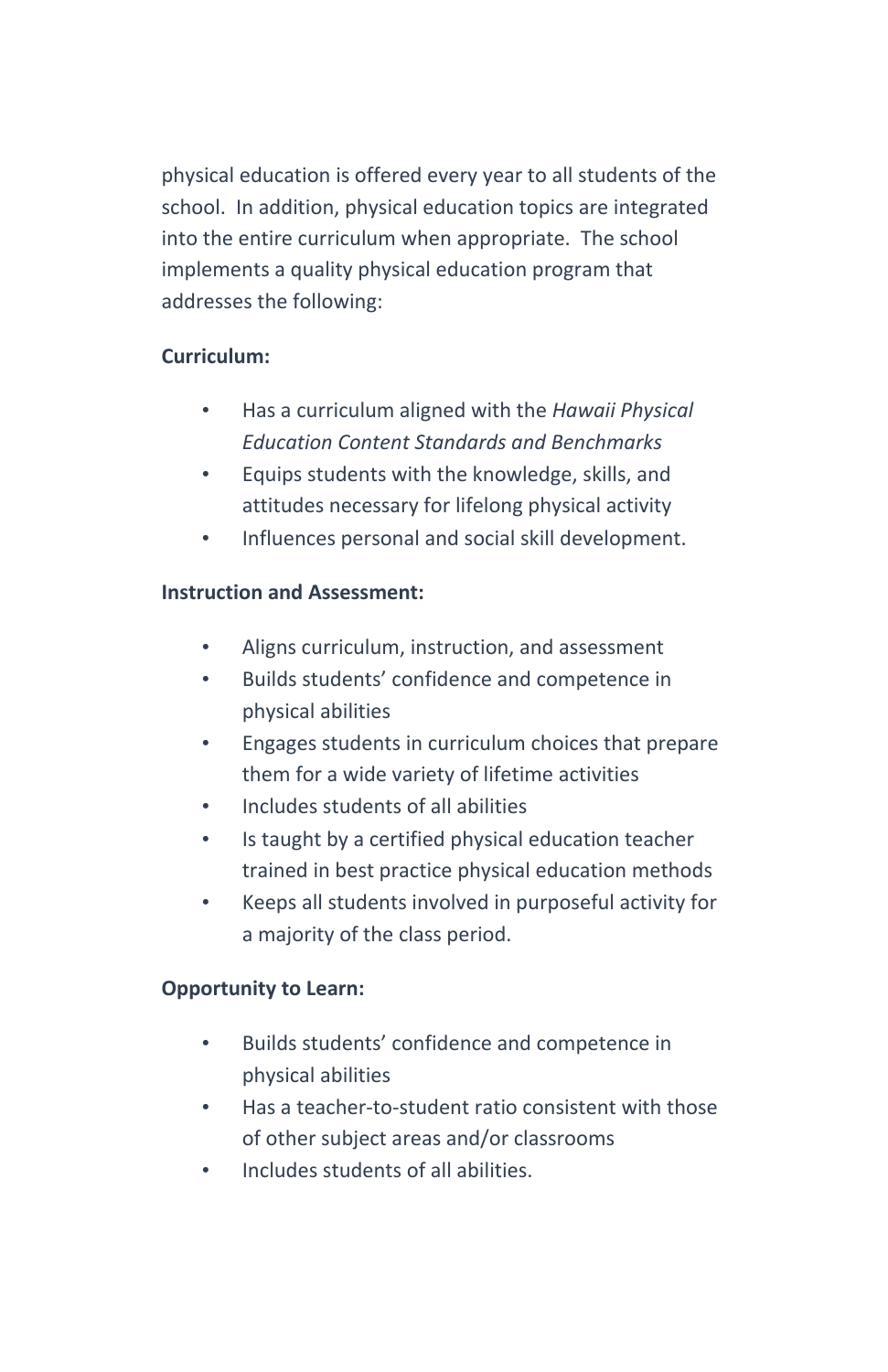The school offers opportunities for unstructured physical activity, commonly referred to as recess, for all students K through grade 5. Recess is in addition to physical education class time and not a substitute for physical education.

### Other School-Based Activities Designed to Promote Student Wellness

The school strives to create a healthy school environment that promotes healthy eating and physical activity. In order to create this environment, the following activities shall be implemented:

Dining Environment - The school shall provide:

- A clean, safe, enjoyable meal environment for students
- Enough space/serving areas to ensure all students have access to school meals with minimum wait time
- drinking fountains in all schools, so that students can get water at meals and throughout the day
- Encouragement to maximize student participation in school meal programs
- Identify protection of students who eat free and reduced-price meals.

**Time to eat** - The school shall ensure:

- Adequate time for students to enjoy eating healthy foods with friends in schools
- That lunch time is scheduled as near to the middle of the school day as possible, and

Food or Physical Activity as a Reward or Punishment - The school shall: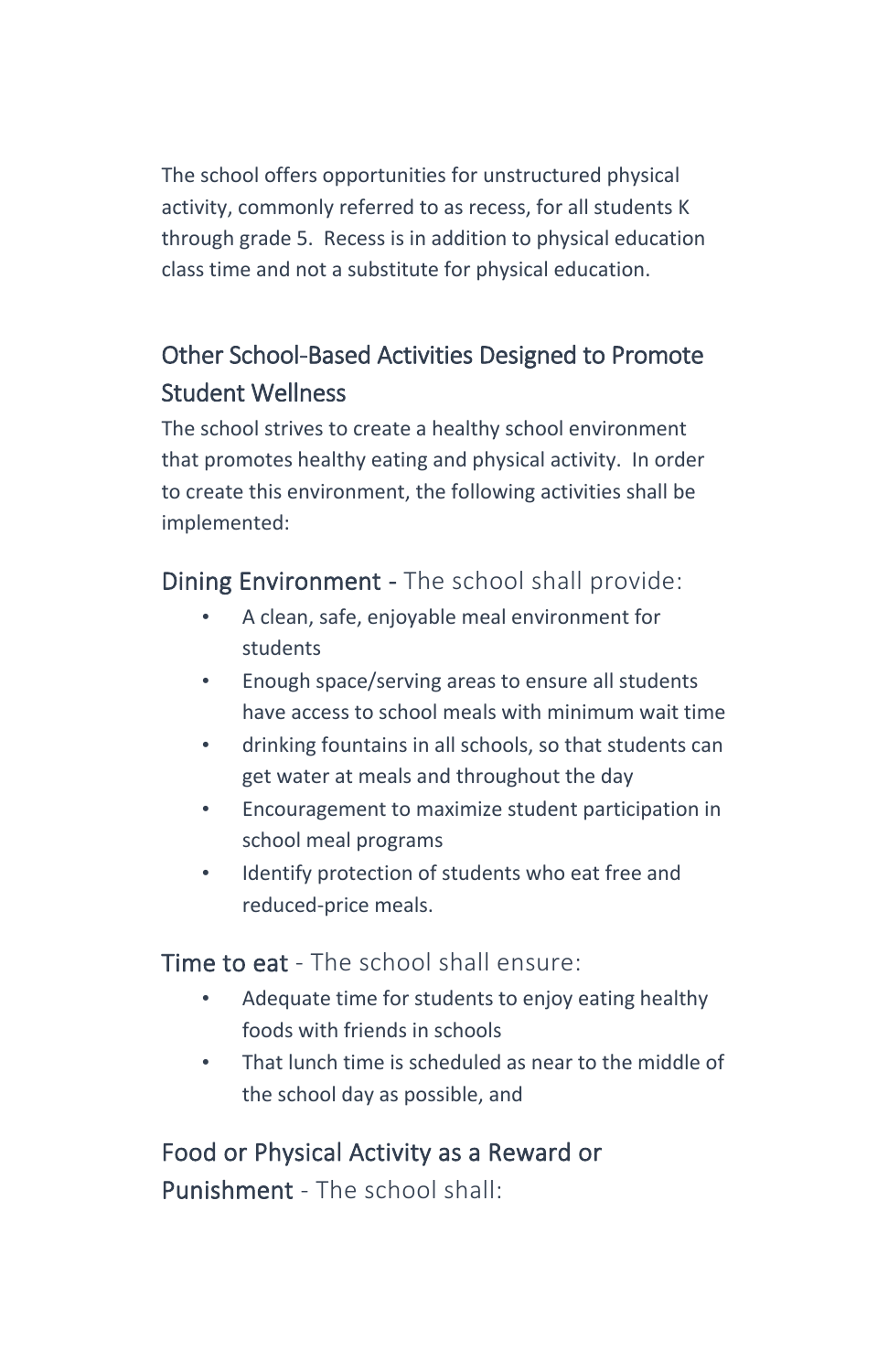- Prohibit the use of food as a reward or punishment in schools
- Not deny student participation in recess or other physical activities as a form of discipline or for classroom make-up time
- Not use physical activity as a punishment
- Encourage the use of physical activity as a reward, such as teacher/staff walking or playing with students at recess.

### Consistent School Activities and Environment -

The school shall:

- Ensure that school fundraising efforts support healthy eating and physical activity
- Provide opportunities for on-going professional training and development for food service staff and teachers in the areas of nutrition and physical education
- Encourage parents/guardians, teachers, school administrators, students, food service professionals, and community members to serve as role models in practicing healthy eating and being physically active, both in school and at home
- Provide information and outreach materials about other Food and Nutrition Service programs such as Food Stamps, and Women, Infants, and Children (WIC) to students and parents/guardians